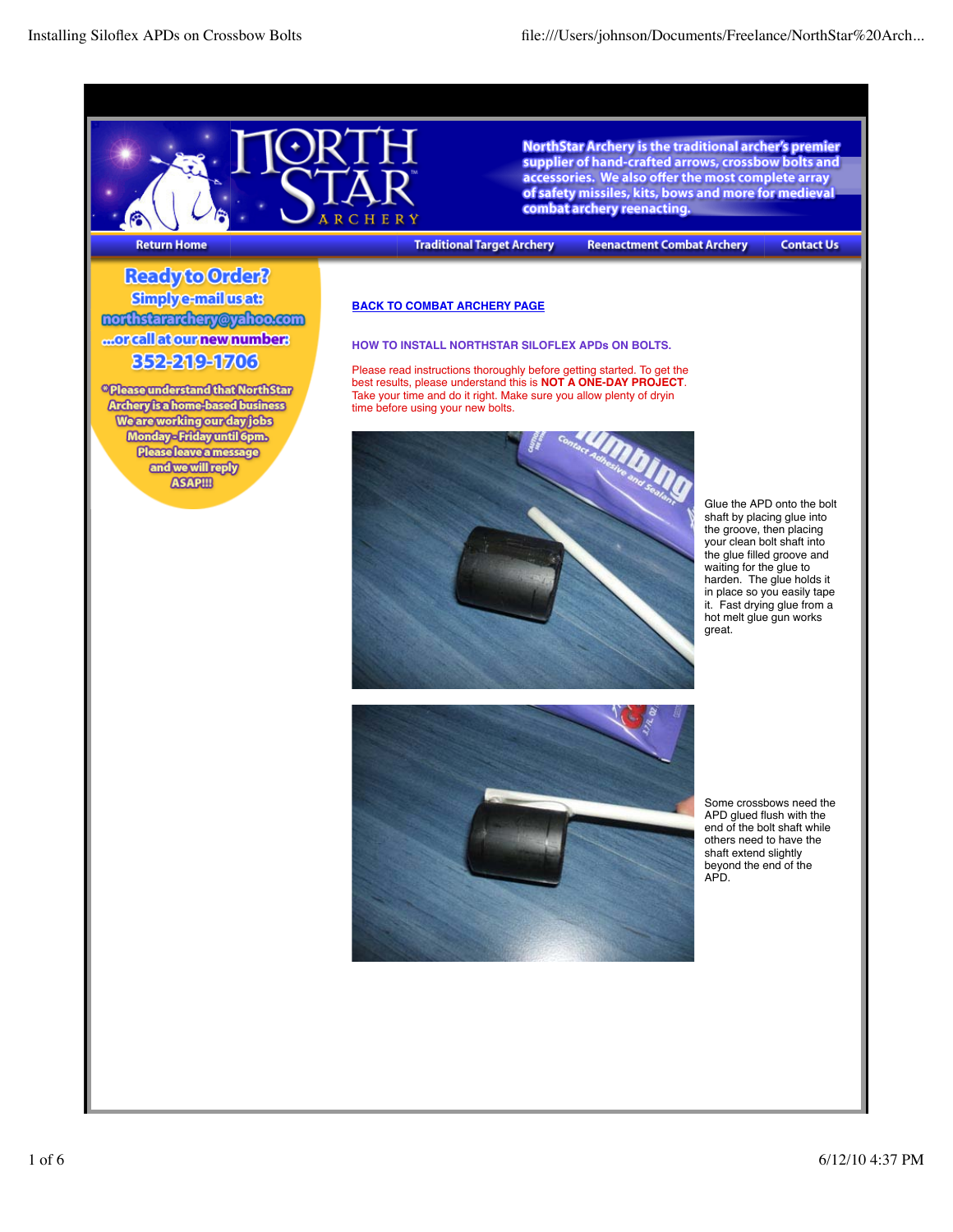

If you use a slow drying glue, you may want to tape it into place so you don't have to hold it until dry. A single piece of strapping tape will do.



Take a 6-inch piece of one-inch wide strapping tape and split it lengthwise at either end.



Leave the center intact.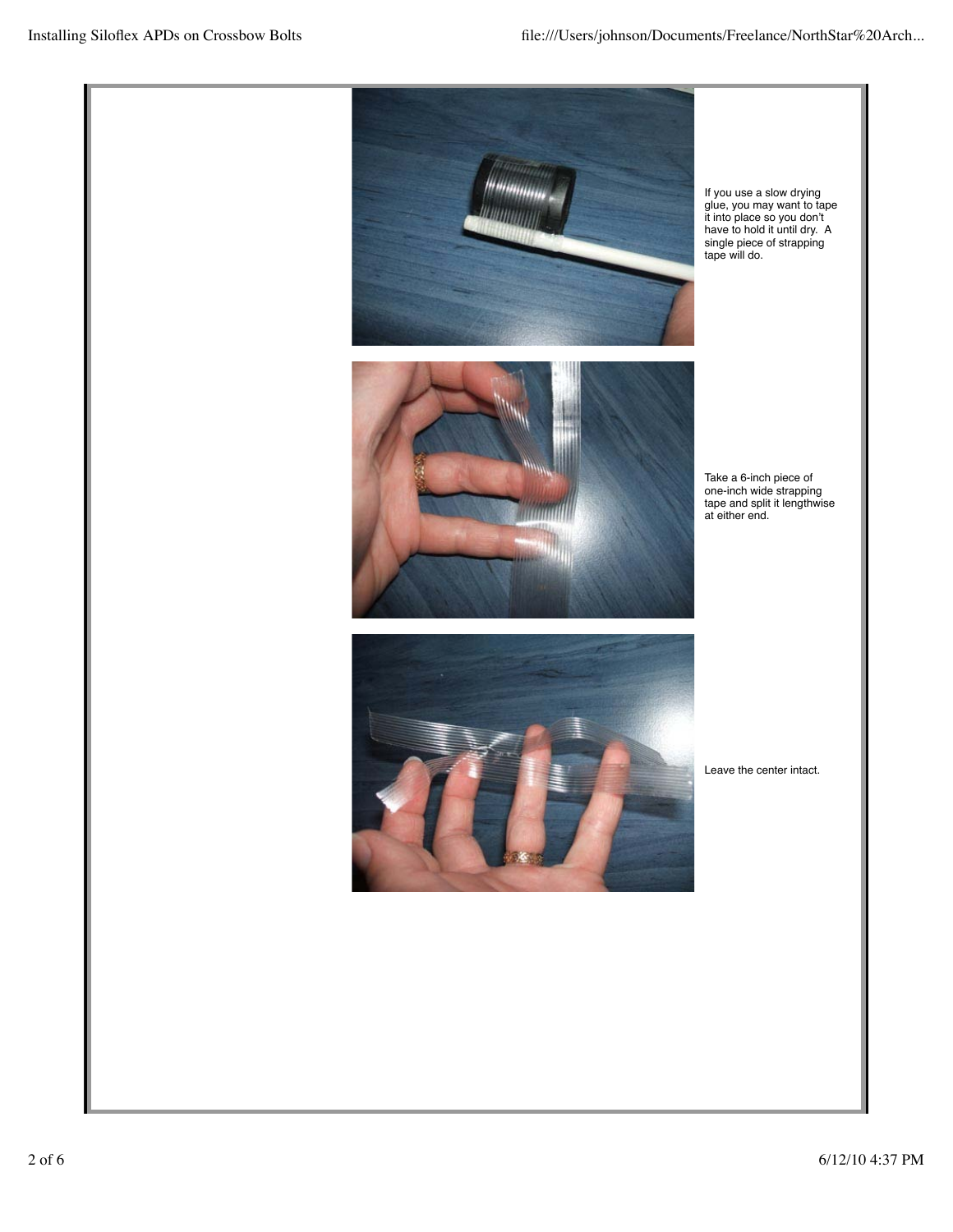

Feed this through the APD so it sticks out evenly on either end. The sticky part of the tape needs to contact the inside of the APD.





Pull one part of the split tape TIGHTLY over the end of the APD and around to the other side crossing over the shaft.



Do the same with the other 3 split ends forming X 's. Pull the tape TIGHT. Repeat with another 6-inch strip of split tape over the first.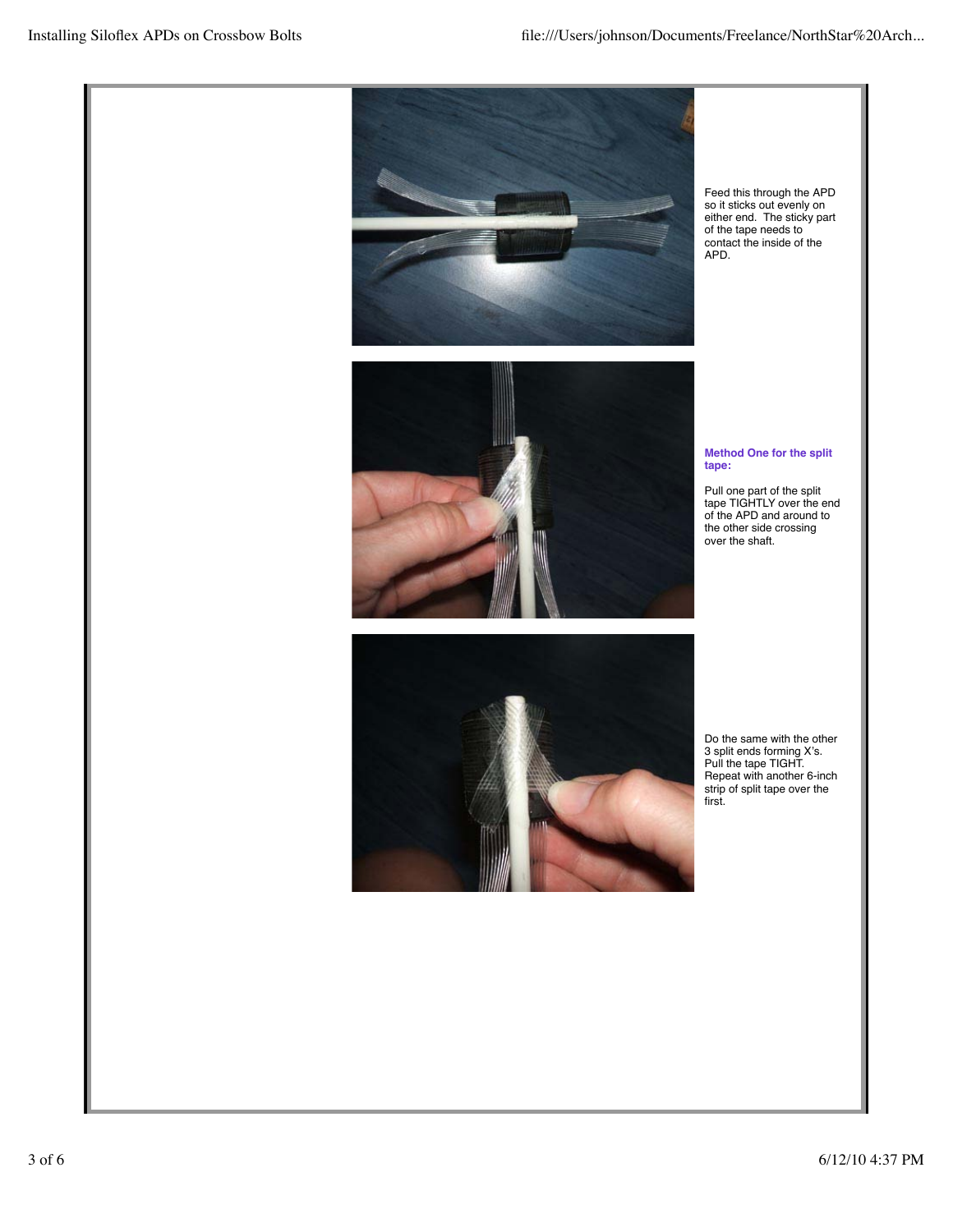



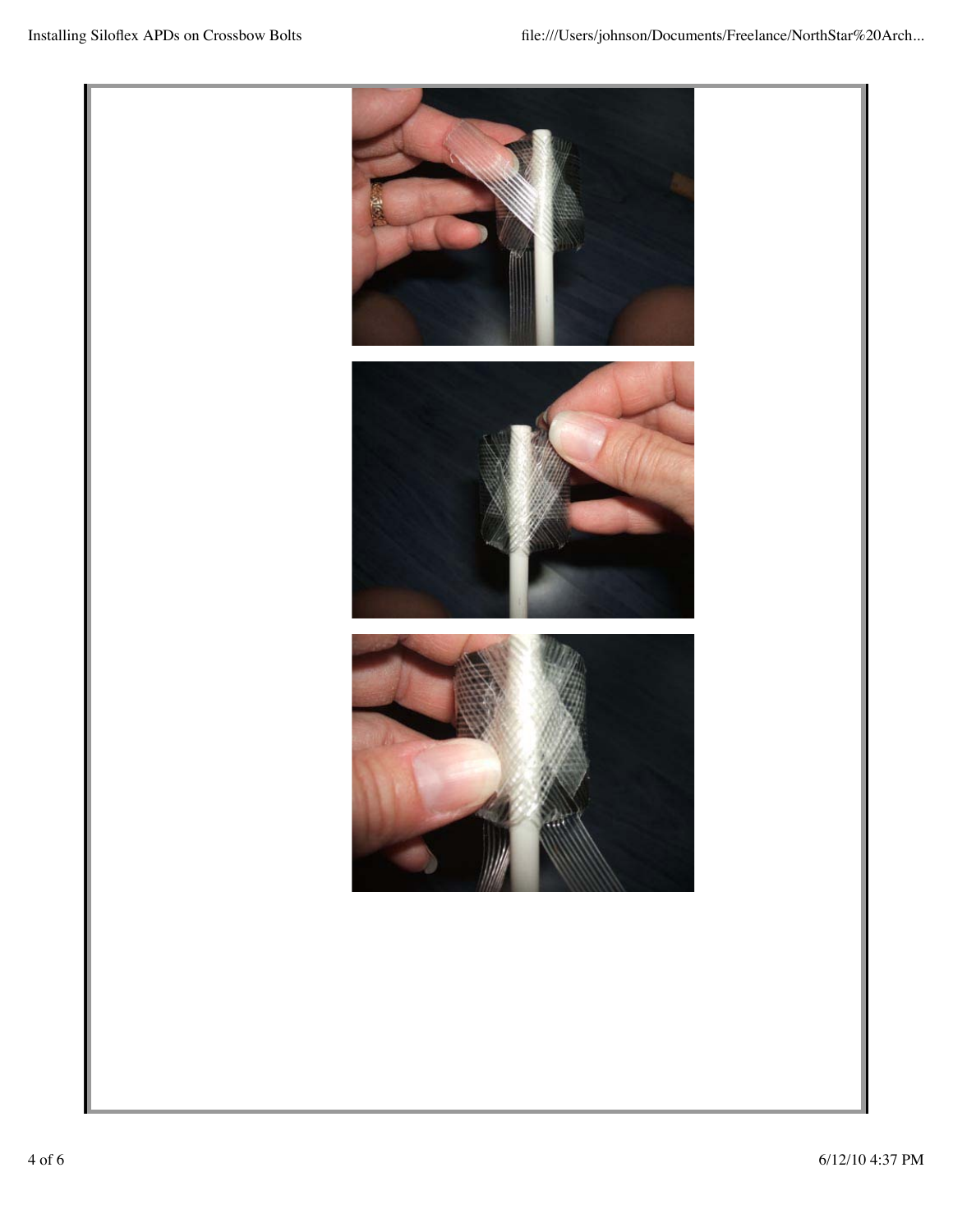



Pull it tight. Do the same with the other piece of split tape, but wind it the opposite way around the shaft.



Repeat with another 6-inch strip of split tape over the first.

### **Method Two for the split tape:**

Take one piece of split tape and wrap it around the shaft at the base of the APD.